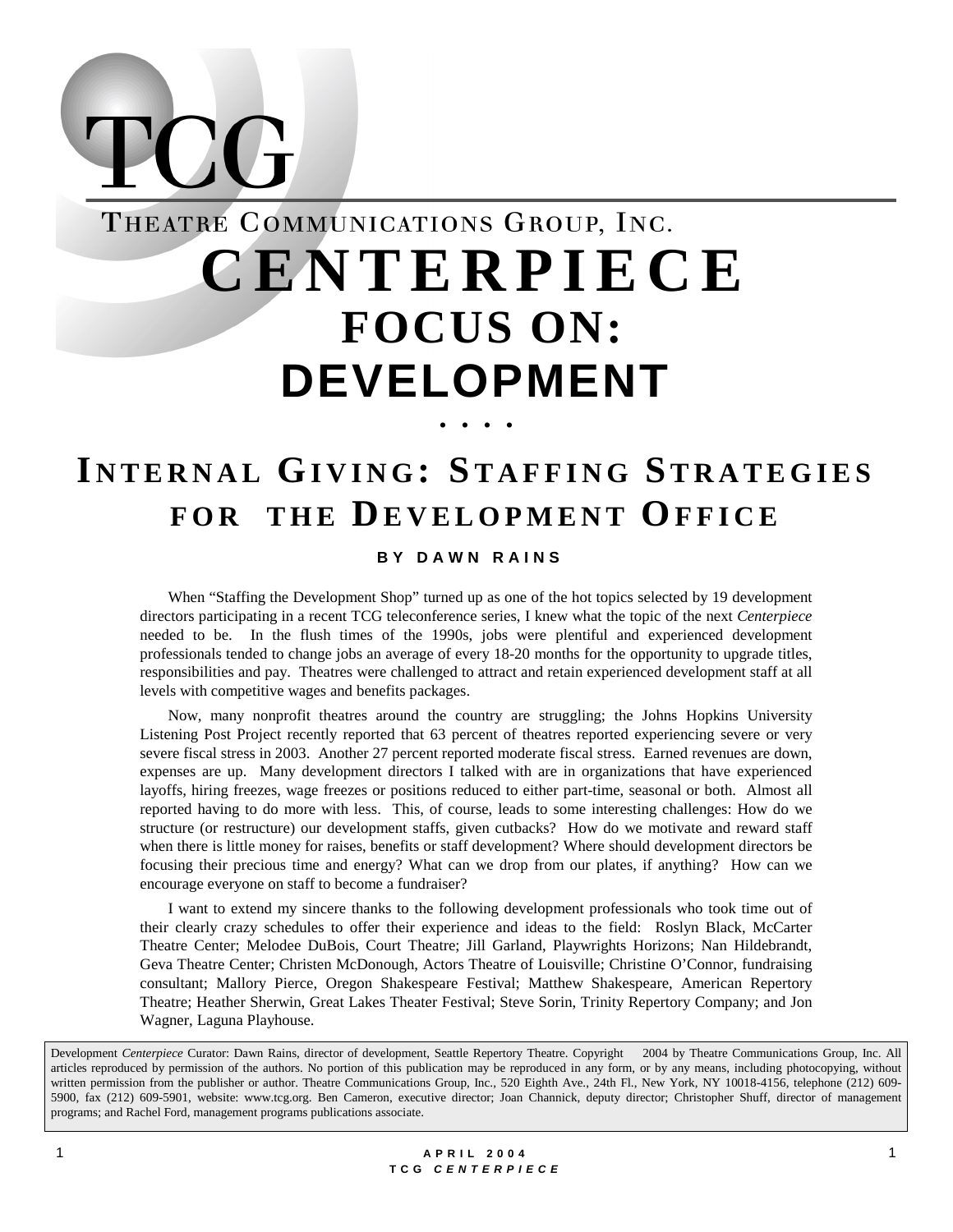# **2003 T RENDS IN HIRING DEVELOPMENT P ROFESSIONALS**

## **BY DEVELOPMENT RESEARCH GROUP (DRG)**

During the spring of 2003, DRG, a national executive search company that serves only nonprofit clients, surveyed approximately 3,000 nonprofit executives in the Boston to Washington, DC, corridor on their experiences in hiring staff for their development departments during the past 24 months. Below are the key findings from the 164 respondents:

- $\cdot$  Of those surveyed, 67 percent hired new development professionals in the past 24 months. (In our 1997 survey, 86 percent reported recent hires in 1996 and 1997.)
- ! Hiring of development professionals occurred even though 57 percent of the respondents reported that their organizations experienced hiring or wage freezes, staff reductions and/or merging of positions.
- $\cdot$  Of those hired, 41 percent filled new development positions. Other hires were to fill openings for existing positions created by resignations (39 percent) and termination (14 percent). By comparison, in our 1997 survey, 56 percent filled new development positions.
- ! The fundraising experience that was sought most in these new hires was **major gifts (35 percent)** followed by **events/annual fund (20 percent)** and **corporate/foundations relations (16 percent)**.
- ! Most of the **new hires were junior-level professionals**, 41 percent (3-5 years experience) and entry level, 30 percent (under 3 years experience).
- $\cdot \cdot \cdot$  When considering education backgrounds of candidates for senior and junior development positions, executives expressed strong preference for candidates with a bachelor's and master's degrees in liberal arts or humanities. For senior positions, there was some interest (12 percent) in candidates with MBAs, CFRE/ACFRE credentials (12 percent) or a Master in Nonprofit Management (10 percent).
- ! Development professionals **are staying at their organizations longer**. It was reported that development staff typically stays with their organization 3-4 years (52 percent), the remainder broke down as: 5-6 years (19 percent), 1-2 years (16 percent). That is considerably longer than the average 18-20 months reported in earlier surveys.
- ! Nearly half (46 percent) of the professionals **who left development positions did so for quality of life reasons** such as seeking part-time work options, family relocation, leaving the work force or continuing education/graduate school.
- ! An **increase in pay or responsibility has not been the primary motivator in professionals' decisions** to leave their position. Only 28 percent reported that professionals left their development departments for new positions with increased pay. 17 percent left for positions with increased responsibilities.
- $\cdot \cdot$  There has been a six percent decline in hiring professionals from the corporate sector for fundraising positions since DRG's 1997 survey. In our current survey, 24 percent of the respondents reported hiring a professional from the corporate sector.
- $\bullet$  Corporate backgrounds in marketing (31 percent) and sales (24 percent) were most successful in transitioning into development positions. Public relations skills were also noted in 18 percent of these hires.

# **About the Survey**

 There were 164 respondents. Of those responding, 48 percent served as their organization's chief development officer or director of development; 23 percent of the respondents were the executive director.

 Of the responding organizations, 20 percent were organizations dedicated to social services, 12 percent to the arts, 10 percent to hospital/healthcare and 9 percent to higher education. Of these organizations, 36 percent had budgets between \$1 and 5 million, while 18 percent had budgets in excess of \$50 million and 14 percent had budgets from \$6 to 10 million.

*Development Research Group is an executive search consultant group for the nonprofit sector. To read a copy of this survey online, visit their website at* www.drgnyc.com*.*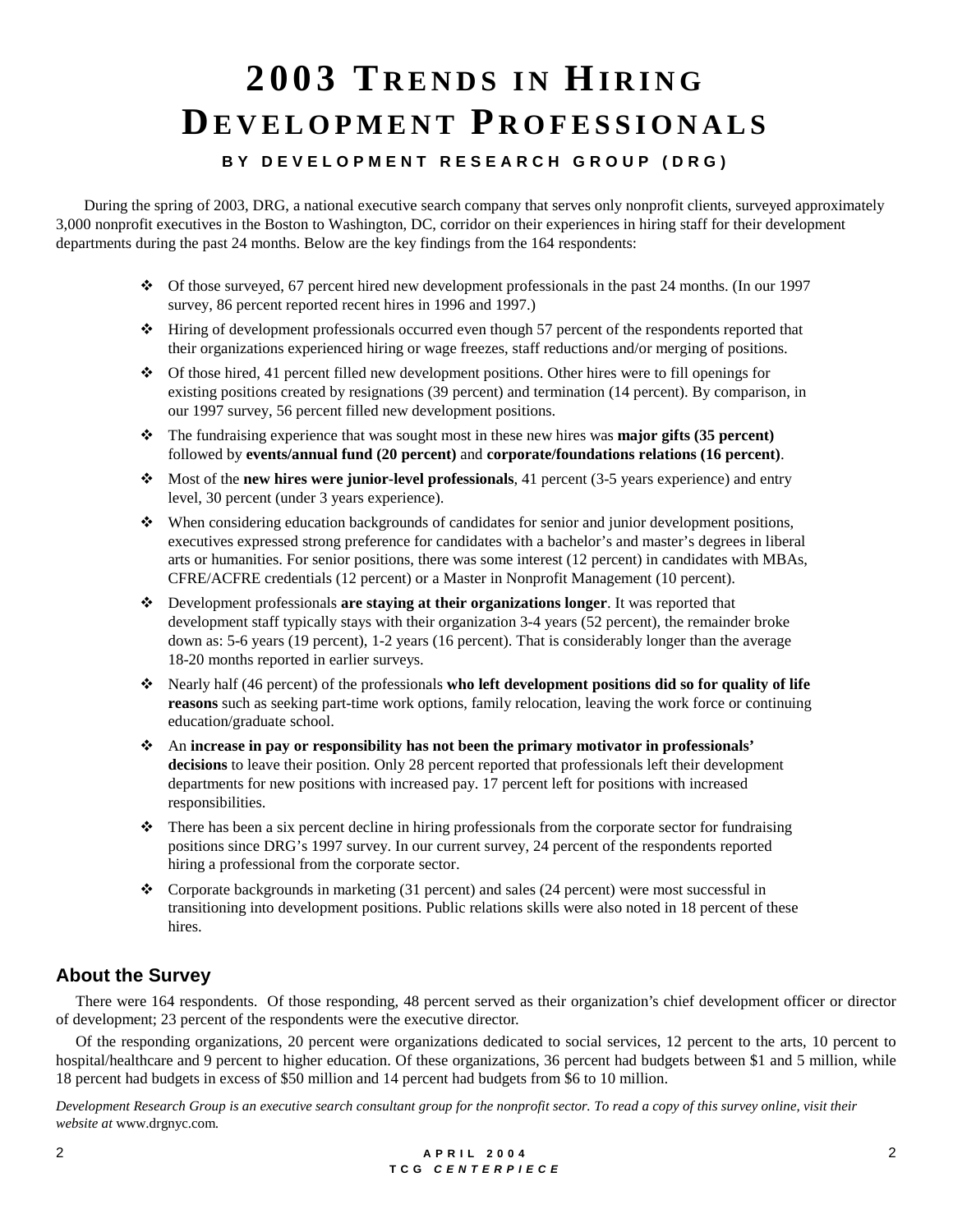# **STAFFING THE DEVELOPMENT OFFICE** IN THE CURRENT ENVIRONMENT: **T HEATRE D EVELOPMENT O FFICERS R EFLECT BY DAWN RAINS**

 asked the following questions regarding staffing the development office in the current economic climate to many theatre development directors around the country. These asked the following questions regarding staffing the development office in the current economic climate to mathemate the steed answers came back from 10 different theatres, all in TCG Budget Groups 4, 5 or 6 (theatres with budgets of \$3 million or more). Some of these theatres have been more severely impacted by the current economic environment than others, but most have experienced some combination of hiring freezes, wage freezes and layoffs, with varying levels of impact on development. In addition, several reported added programming and increased demands despite reduced staffs.

Despite the challenges, throughout these conversations and emails there ran a thread of optimism—a conviction that this kind of crisis always presents opportunity. Many of us are grateful to have been forced to re-think the way we do things, and have become more successful in asking for and accepting help from our colleagues and trustees. Most organizations expect to be stronger as we come out of this economic crisis.

### **How do we structure (or restructure) our development staffs given cutbacks?**

*Note from curator*: An overall theme here was that development directors are taking on more themselves and there is increased reliance on part-time staff or interns. Some have invested more in one or two-key people while downgrading or eliminating support positions. Others have opted to retain or hire less experienced people in favor of saving money or just having enough bodies to meet the many competing demands.

- $\cdot \cdot$  "I have chosen to upgrade the position of our director of major gifts/grantwriting specialist and our director of corporate relations (investing more money in highly-skilled, very professional individuals). In both cases the return has been very strong! It has proven to be a 'you get what you pay for' success story."
- $\triangleleft$  "Redistributing the work is inevitable to some extent; however, it seems unrealistic to expect fewer staff members to accomplish a greater number of tasks efficiently and effectively. While that must be examined judiciously, it also seems important to re-examine and perhaps revise priorities. When everything *can't* be done as well as before, what are the candid realities about where development staff's time is best spent in order to yield the biggest dollars? Is this the time to let go of an in-kind gifts initiative, because the time spent securing these items can be better spent on training and supporting trustees' efforts to bring in new individual and corporate gifts?"
- $\cdot$  "Investment of a new staff member in individual major donors…[we have] seen an increase in major giving—more than a 10-percent increase in individual annual giving."
- $\cdot \cdot$  "Wage freezes were in place for 2001–02 and 2002–03. Positions were eliminated by attrition. Basically…the staffing of the organization was brought more in line with the level of revenue (earned and unearned) we were able to produce. The marketing and development departments were impacted the most. No positions were changed in the production or education departments. The impact to development office has been that we focus on what is most important and have delayed or discontinued extraneous programming (translates into MUCH fewer and LESS elaborate events.)"
- ! "Basically, we try to stay on top of upcoming deadlines and re-prioritize the necessary tasks as new assignments arise. Also, I am very generous with the staff's use of flex-time. It helps us to work productively, and thus accomplish what we need to without putting in extraordinarily long days. For example, we sometimes arrange to stay home for the morning and early afternoon in order to get a good start on a major proposal or for planning a project that needs quiet uninterrupted time—in doing so, we find that we often accomplish the work in half the time it would take in the office."

#### **Have you done anything creative to motivate or reward staff when there's little money for raises, benefits or professional development?**

- \* "Title changes. More and more interesting responsibilities. Tiny bumps in salary. We do simple things like eat lunch together. We do Fundraising 101 workshops—where development staff members pick topics that they would like to learn more about and once a month we focus on these and other big picture topics."
- ! "It is a challenge to keep staff motivated when dollars are short. I pulled \$500 out of my "entertainment" budget and sent all the women on our staff (34 women attended) to a Women's Health Fair that was sponsored by our local NPR affiliate. The staff got: (1) the day off from work and (2) good information on preventing stress and health issues. We also do a "High Fives" list on our intranet (distributed to the entire company) each week. This report comes from our senior staff meeting and will salute any employee or department that really went above and beyond."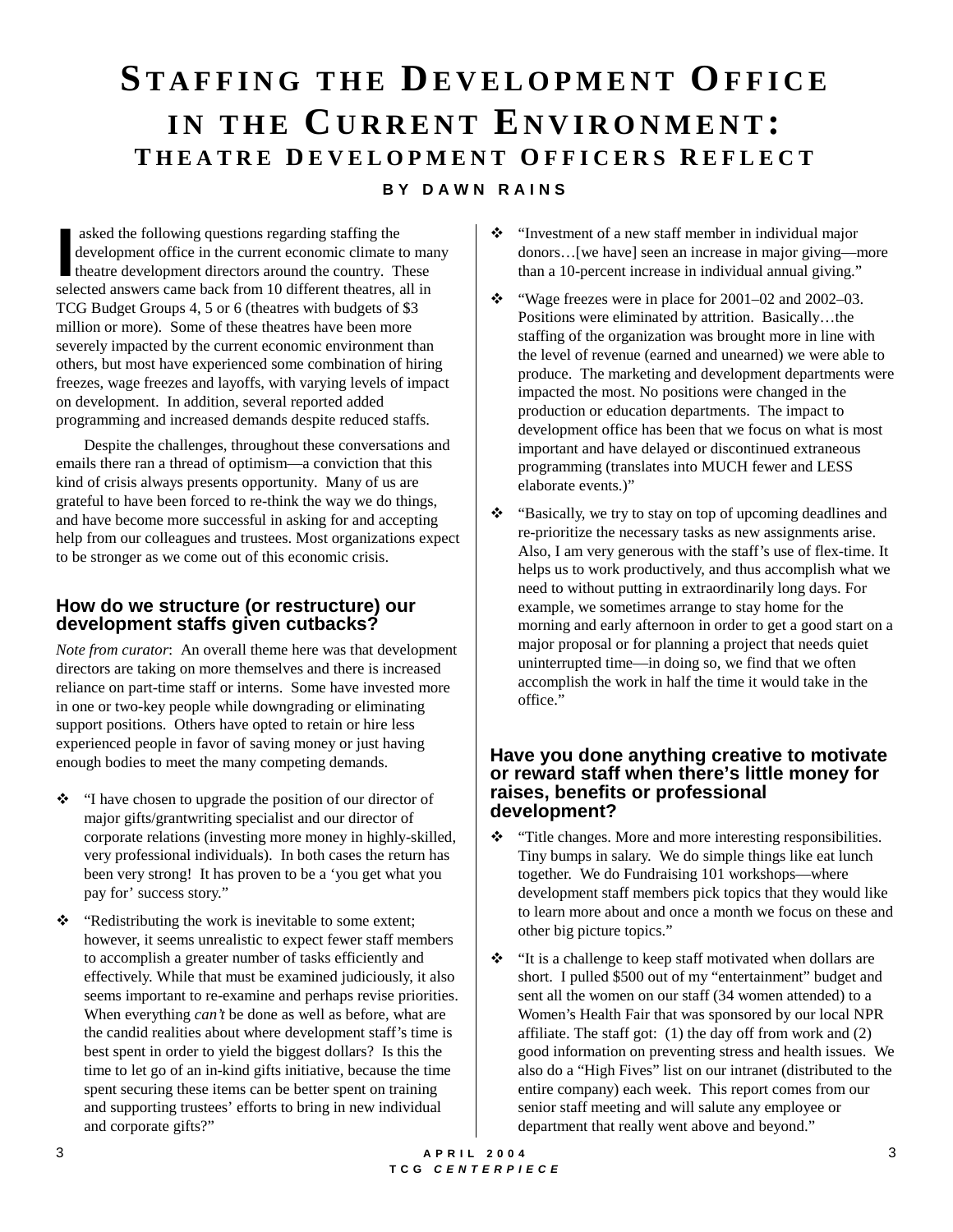- $\cdot \cdot$  "We are applying to a (state) labor department program for funding for continuing education for our staff."
- $\div$  "Sit down with staff members to get a clear sense of what they…want and value. Maybe it is more time off; maybe it's more mentoring to meet (or determine) their long-term career goals. Although that inevitably places more pressure on the director of development, presumably this is a problem in other departments as well. Perhaps a cross-fertilization effort that allows staff to meet or interact regularly with other department heads (or other theatre staff) in a mentoring structure or team project structure will give the staff more recognition and career building resources, help foster an understanding of the challenges faced by other departments, build a better understanding of the internal talent (on both sides of the lunch table), and build relationships generally. Can key board members become involved in the process, as well? Part of what I'm suggesting is making the best of tough times by providing those stressed staff members with the feeling that the organization cares about them, that it hunkers down together in these challenging times and creates an environment/network that is of value to the staffers in intangible but rewarding ways."
- \* "We are in the early stages of developing an employee" recognition program focusing on length of service."
- ! "We are doing what we can to improve morale. If we have an event, we allow people to come in late the next day. Go home early on occasion. Allow people to work from home.…In fact, almost all of the development staff are on a four-day-a-week schedule, including myself. We are also trying to provide more opportunities for staff contact with visiting artists, workshops, readings, lunches—to be closer to the art. We need to know what we're working for."
- \* "After a layoff of 10 percent of our staff last July, including two development positions, we had all-staff events, allowed people to take Friday afternoons off for a month in the summer (when we are not producing), and tried to let people know how much we appreciated that they were sticking with us through these tough times. Everyone (in the entire organization) is still with us."

### **Have cutbacks in staff required increased involvement from trustees?**

*Note from curator*: Almost everyone I heard from indicated that trustees had been very involved in and very concerned about, the decision to cut staff positions, decrease benefits or require wage freezes—and that trustees have been willing to become increasingly involved in fundraising.

- $\cdot \cdot$  "Trustee involvement is crucial and very valuable for more face-to-face visits, peer solicitations and increased cultivation, but it does increase the amount of staff time needed to support the trustees."
- \* "Our trustees are quite involved in fundraising. Each trustee is required to serve on a development committee...either

corporate, individual giving or foundation/government relations. Trustees have proved to be quite helpful in writing cover letters of support to family foundations. In addition, trustees are encouraged to bring new business contacts and potential corporate sponsors to our monthly 'Business On Stage' business cultivation lunches for new prospects."

\* "We are encouraging greater involvement from our trustees, beyond their personal gifts. We provide complimentary tickets for trustee guests on opening nights and then help with follow-up in asking for a gift. Trustee involvement is always more work."

#### **How have these changes impacted you and your staff? What are you doing to prevent burn-out for both yourself as the head of a development department and for your staff?**

- "I've been coming in earlier, staying later, coming in on weekends. There is a lot more crisis management…it's hard to be proactive. We no longer assume that just because we can dream it up, we can do it. We have to focus a lot more on prioritization."
- \* "We've pulled together tremendously. The highly dedicated were the ones that weathered the bad times. We're tired but really excited about the new direction of the company."
- $\mathbf{\hat{P}}$  "We must be flexible and willing to multi-task in areas not traditionally development territory. My associate and I host pre-performance receptions for patrons of our affinity nights (wine lovers' and art lovers' series). Most of these individuals are not donors and are first-time subscribers. Marketing brought them in the door and we have the opportunity to do some one-on-one cultivating so that we may convert some of them into donors."
- $\cdot \cdot$  "We anticipated the economic challenges and held a company-wide meeting to inform everyone of the possible budget implications. When the effects of the economy became apparent, we held a second company meeting and announced how we planned to meet the challenge. The hope was that these meetings would instill feelings of confidence that management was looking ahead and doing everything possible to preserve jobs and maintain our artistic mission. I think the company pulled together."
- \* "There has been a bit more turn over than I would prefer over the past couple of seasons, and, at least, part of this is due to the perception that the workload has become unreasonable. It has also bonded me with our assistant director of development more, though part of this bonding has to do with sharing our tips for avoiding burn-out! We both feel a bit 'stuck' in terms of our professional growth because of the time it takes just to maintain all of our programs and achieve revenue goals. To spend even more time strategizing for new initiatives, attending professional development sessions, etc., is generally at the expense of making a major sacrifice in one's personal life."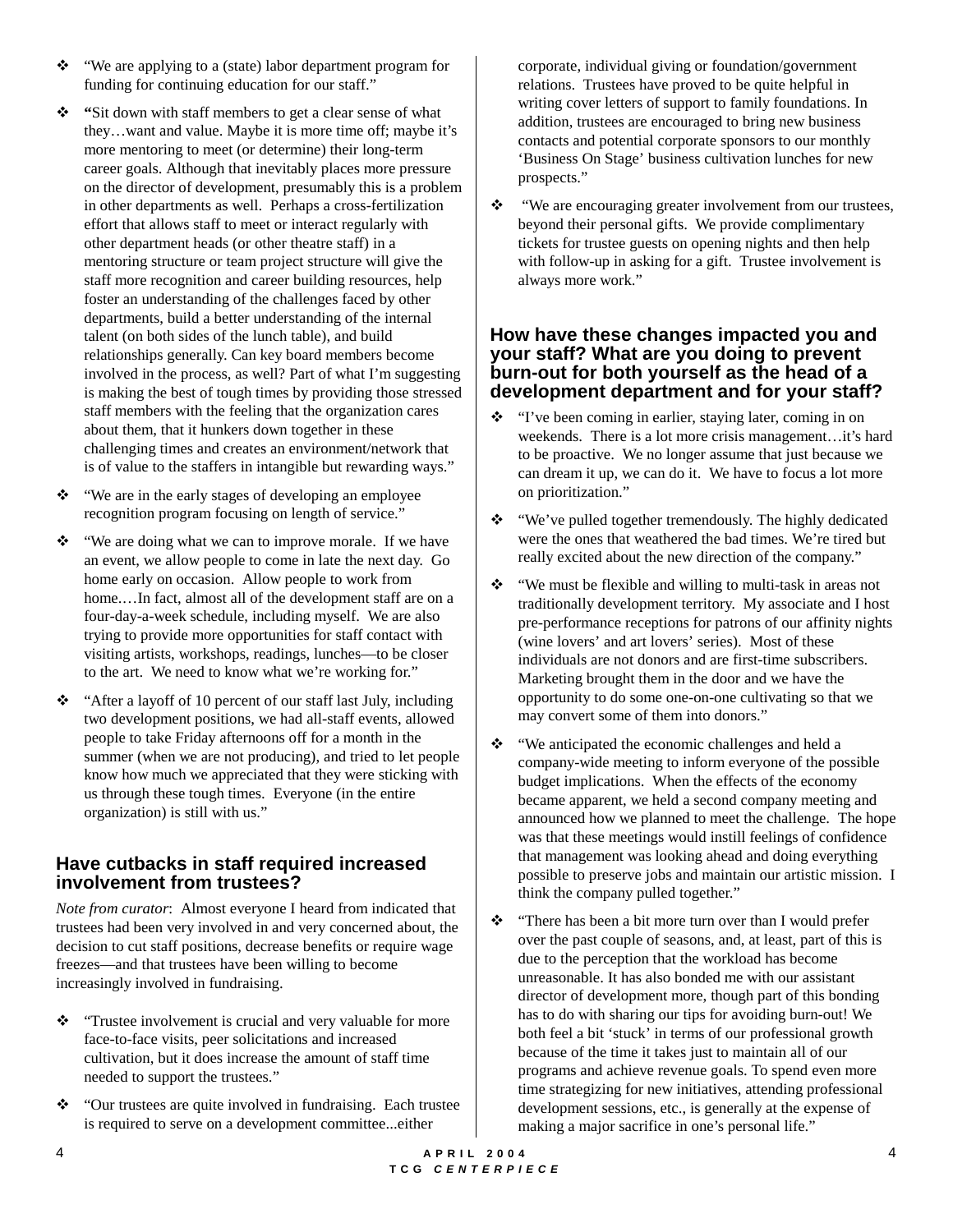#### **What have you done to encourage everyone on staff—even outside the development department—to become a fundraiser?**

- \* "We are going to greater pains in staff meetings and managers' meetings to explain what we do and why. I am spending more time with other managers throughout the organization so that they will understand why we are asking more of them."
- $\cdot \cdot$  "I find this to be the single most important issue—not just because development needs the help, but also because the process of engaging others may help reduce the 'Who are those people, what do they do, why do we need to raise money and what kind of person would want to do that?' attitude that still seems to pervade many organizations. It may be worth reinventing some of the old ideas—brown bag lunch presentations, détente-building lunches with colleagues and other staff members, charts and graphs at company meetings—but I also think it's worth confronting it

with candor (and a sense of humor). Why not be more direct about communicating, 'We often feel like we've become icons for the dreaded task that no one else understands or wants to do.…Here's what we see coming from others in the organization, and here are some thoughts to consider as we ask for your help in developing relationships between the theatre and its audience.' "

- \* "When are most important donors are expected to attend a particular performance, we provide lists of their names to the entire staff, even down to the bartenders and parking lot attendants. It helps the staff identify and give their best service to our top donors. Our top donors have ID cards but our staff takes pride in being able to recognize these people without showing identification."
- \* "Being so small, EVERYONE is a fundraiser and each" person is great—I'm blessed!"

# **SEVEN TIPS FOR RETAINING Y OUR T OP DEVELOPMENT P ROFESSIONALS FROM ARTS CONSULTING GROUP, CONTRIBUTED BY REBECCA L. WORTERS, CFRE, CAPABILITY COMPANY**

he loss of yet another development professional is an all-too common lament of executive directors and board members in the arts industry. These leaders worry that The loss of yet another development professional is<br>all-too common lament of executive directors and<br>members in the arts industry. These leaders worry<br>the continuity, relationships and momentum created by a fundraiser will be lost when that individual decides to pursue other career opportunities or departs for personal reasons.

Senior development positions can be the most difficult to fill. It often takes 8-10 months from the time an incumbent leaves the post until a suitable replacement arrives. Considering the significant contributed income that is at stake, it is important to keep those top fundraisers in their jobs. With that in mind, here are several tips for retaining development professionals that can make a real difference in the financial health and long-term advancement of your organization:

#### **1. WRITE AN ACCURATE JOB DESCRIPTION BEFORE HIRING**

Make sure the job is defined accurately so that all parties know what to expect. This ensures that the candidate, board and staff understand the role of the development professional, have realistic expectations about what a fundraiser can achieve and how quickly, and understand what components will be the primary focus of the job.

#### **2. TALK HONESTLY ABOUT YOUR ORGANIZATION'S CULTURE**

You may have a detailed job description, but you need to define what sort of person does best in your organization's culture. A person who is qualified "technically" or "on paper" may not always be the best fit. It is important to understand the "soft skills" that will make a person successful in an organization, such as persuasion, customer service or presentation ability. Do you need someone with futuristic thinking ability or are there other positions in the organization that fill this role? If you are a new arts organization where everyone pitches in to complete many projects, hiring someone who thrives in a large bureaucratic institution with plentiful human and technical resources may not be a good match. Think about the personal fit within the organization's existing culture to build the most effective team.

#### **3. DECIDE TO INVEST WISELY**

A good development professional is worth a stretch in salary for the organization. As the old saying goes, "It takes money to make money," so if you expect significant funding for your organization, you'll have to provide a competitive compensation package. Don't forget that the fundraiser will need a solid budget to use when raising funds and that to perform at his or her top level, the person may require clerical help. A mistake many arts organizations make is to pay a relatively high salary for the development professional, but not